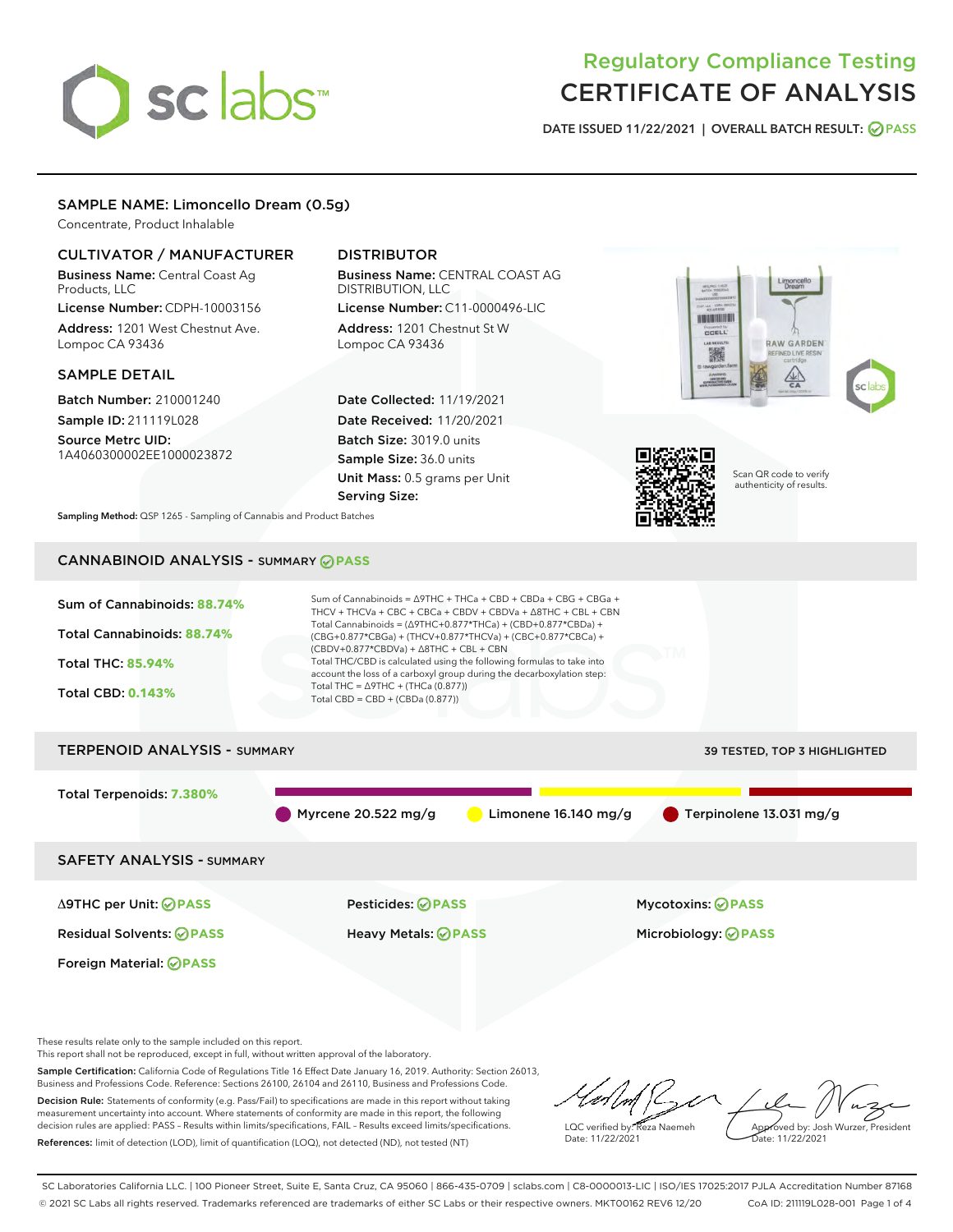



LIMONCELLO DREAM (0.5G) | DATE ISSUED 11/22/2021 | OVERALL BATCH RESULT: **●** PASS

#### CANNABINOID TEST RESULTS - 11/20/2021 2 PASS

Tested by high-performance liquid chromatography with diode-array detection (HPLC-DAD). **Method:** QSP 1157 - Analysis of Cannabinoids by HPLC-DAD

#### TOTAL CANNABINOIDS: **88.74%**

Total Cannabinoids (Total THC) + (Total CBD) + (Total CBG) + (Total THCV) + (Total CBC) + (Total CBDV) + ∆8THC + CBL + CBN

TOTAL THC: **85.94%** Total THC (∆9THC+0.877\*THCa)

TOTAL CBD: **0.143%**

Total CBD (CBD+0.877\*CBDa)

TOTAL CBG: 2.056% Total CBG (CBG+0.877\*CBGa)

TOTAL THCV: 0.42% Total THCV (THCV+0.877\*THCVa)

TOTAL CBC: ND Total CBC (CBC+0.877\*CBCa)

TOTAL CBDV: ND Total CBDV (CBDV+0.877\*CBDVa)

| <b>COMPOUND</b>  | LOD/LOQ<br>(mg/g)          | <b>MEASUREMENT</b><br><b>UNCERTAINTY</b><br>(mg/g) | <b>RESULT</b><br>(mg/g) | <b>RESULT</b><br>(%) |
|------------------|----------------------------|----------------------------------------------------|-------------------------|----------------------|
| <b>A9THC</b>     | 0.06 / 0.26                | ±29.563                                            | 859.40                  | 85.940               |
| <b>CBG</b>       | 0.06/0.19                  | ±0.810                                             | 20.56                   | 2.056                |
| <b>THCV</b>      | 0.1/0.2                    | ±0.21                                              | 4.2                     | 0.42                 |
| <b>CBN</b>       | 0.1/0.3                    | ±0.12                                              | 1.8                     | 0.18                 |
| <b>CBD</b>       | 0.07/0.29                  | ±0.066                                             | 1.43                    | 0.143                |
| $\triangle$ 8THC | 0.1 / 0.4                  | N/A                                                | <b>ND</b>               | <b>ND</b>            |
| <b>THCa</b>      | 0.05/0.14                  | N/A                                                | <b>ND</b>               | <b>ND</b>            |
| <b>THCVa</b>     | 0.07/0.20                  | N/A                                                | <b>ND</b>               | <b>ND</b>            |
| <b>CBDa</b>      | 0.02/0.19                  | N/A                                                | <b>ND</b>               | <b>ND</b>            |
| <b>CBDV</b>      | 0.04 / 0.15                | N/A                                                | <b>ND</b>               | <b>ND</b>            |
| <b>CBDVa</b>     | 0.03/0.53                  | N/A                                                | <b>ND</b>               | <b>ND</b>            |
| <b>CBGa</b>      | 0.1 / 0.2                  | N/A                                                | <b>ND</b>               | <b>ND</b>            |
| <b>CBL</b>       | 0.06 / 0.24                | N/A                                                | <b>ND</b>               | <b>ND</b>            |
| <b>CBC</b>       | 0.2 / 0.5                  | N/A                                                | <b>ND</b>               | <b>ND</b>            |
| <b>CBCa</b>      | 0.07 / 0.28                | N/A                                                | <b>ND</b>               | <b>ND</b>            |
|                  | <b>SUM OF CANNABINOIDS</b> |                                                    | 887.4 mg/g              | 88.74%               |

#### **UNIT MASS: 0.5 grams per Unit**

| ∆9THC per Unit                         | 1120 per-package limit | 429.70 mg/unit | <b>PASS</b> |
|----------------------------------------|------------------------|----------------|-------------|
| <b>Total THC per Unit</b>              |                        | 429.70 mg/unit |             |
| <b>CBD</b> per Unit                    |                        | $0.72$ mg/unit |             |
| <b>Total CBD per Unit</b>              |                        | $0.72$ mg/unit |             |
| <b>Sum of Cannabinoids</b><br>per Unit |                        | 443.7 mg/unit  |             |
| <b>Total Cannabinoids</b><br>per Unit  |                        | 443.7 mg/unit  |             |

#### TERPENOID TEST RESULTS - 11/21/2021

Terpene analysis utilizing gas chromatography-flame ionization detection (GC-FID). **Method:** QSP 1192 - Analysis of Terpenoids by GC-FID

| <b>COMPOUND</b>         | LOD/LOQ<br>(mg/g) | <b>MEASUREMENT</b><br><b>UNCERTAINTY</b><br>(mg/g) | <b>RESULT</b><br>(mg/g)                         | <b>RESULT</b><br>$(\%)$ |
|-------------------------|-------------------|----------------------------------------------------|-------------------------------------------------|-------------------------|
| <b>Myrcene</b>          | 0.008 / 0.025     | ±0.2647                                            | 20.522                                          | 2.0522                  |
| Limonene                | 0.005 / 0.016     | ±0.2308                                            | 16.140                                          | 1.6140                  |
| Terpinolene             | 0.008 / 0.026     | ±0.2671                                            | 13.031                                          | 1.3031                  |
| $\beta$ Caryophyllene   | 0.004 / 0.012     | ±0.2796                                            | 7.853                                           | 0.7853                  |
| $\alpha$ Pinene         | 0.005 / 0.017     | ±0.0313                                            | 3.638                                           | 0.3638                  |
| $\beta$ Pinene          | 0.004 / 0.014     | ±0.0393                                            | 3.414                                           | 0.3414                  |
| Ocimene                 | 0.011 / 0.038     | ±0.0715                                            | 2.228                                           | 0.2228                  |
| $\alpha$ Humulene       | 0.009 / 0.029     | ±0.0641                                            | 1.998                                           | 0.1998                  |
| Linalool                | 0.009 / 0.032     | ±0.0459                                            | 1.209                                           | 0.1209                  |
| Fenchol                 | 0.010 / 0.034     | ±0.0238                                            | 0.614                                           | 0.0614                  |
| <b>Terpineol</b>        | 0.016 / 0.055     | ±0.0349                                            | 0.569                                           | 0.0569                  |
| $\alpha$ Phellandrene   | 0.006 / 0.020     | ±0.0065                                            | 0.481                                           | 0.0481                  |
| 3 Carene                | 0.005 / 0.018     | ±0.0058                                            | 0.410                                           | 0.0410                  |
| $\alpha$ Terpinene      | 0.005 / 0.017     | ±0.0049                                            | 0.329                                           | 0.0329                  |
| Camphene                | 0.005 / 0.015     | ±0.0037                                            | 0.320                                           | 0.0320                  |
| trans-β-Farnesene       | 0.008 / 0.025     | ±0.0072                                            | 0.202                                           | 0.0202                  |
| $\gamma$ Terpinene      | 0.006 / 0.018     | ±0.0031                                            | 0.178                                           | 0.0178                  |
| $\alpha$ Bisabolol      | 0.008 / 0.026     | ±0.0061                                            | 0.114                                           | 0.0114                  |
| <b>Borneol</b>          | 0.005 / 0.016     | ±0.0042                                            | 0.101                                           | 0.0101                  |
| Nerolidol               | 0.009 / 0.028     | ±0.0063                                            | 0.100                                           | 0.0100                  |
| p-Cymene                | 0.005 / 0.016     | ±0.0026                                            | 0.097                                           | 0.0097                  |
| Caryophyllene<br>Oxide  | 0.010 / 0.033     | ±0.0036                                            | 0.079                                           | 0.0079                  |
| Fenchone                | 0.009 / 0.028     | ±0.0015                                            | 0.052                                           | 0.0052                  |
| Valencene               | 0.009 / 0.030     | ±0.0023                                            | 0.034                                           | 0.0034                  |
| Eucalyptol              | 0.006 / 0.018     | ±0.0008                                            | 0.032                                           | 0.0032                  |
| Sabinene                | 0.004 / 0.014     | ±0.0003                                            | 0.029                                           | 0.0029                  |
| Sabinene Hydrate        | 0.006 / 0.022     | ±0.0010                                            | 0.026                                           | 0.0026                  |
| Guaiol                  | 0.009 / 0.030     | N/A                                                | <loq< th=""><th><loq< th=""></loq<></th></loq<> | <loq< th=""></loq<>     |
| (-)-Isopulegol          | 0.005 / 0.016     | N/A                                                | ND                                              | <b>ND</b>               |
| Camphor                 | 0.006 / 0.019     | N/A                                                | ND                                              | ND                      |
| Isoborneol              | 0.004 / 0.012     | N/A                                                | ND                                              | ND                      |
| Menthol                 | 0.008 / 0.025     | N/A                                                | ND                                              | ND                      |
| Nerol                   | 0.003 / 0.011     | N/A                                                | ND                                              | ND                      |
| Citronellol             | 0.003 / 0.010     | N/A                                                | <b>ND</b>                                       | ND                      |
| R-(+)-Pulegone          | 0.003 / 0.011     | N/A                                                | ND                                              | ND                      |
| Geraniol                | 0.002 / 0.007     | N/A                                                | ND                                              | ND                      |
| <b>Geranyl Acetate</b>  | 0.004 / 0.014     | N/A                                                | <b>ND</b>                                       | ND                      |
| $\alpha$ Cedrene        | 0.005 / 0.016     | N/A                                                | ND                                              | ND                      |
| Cedrol                  | 0.008 / 0.027     | N/A                                                | ND                                              | ND                      |
| <b>TOTAL TERPENOIDS</b> |                   |                                                    | 73.800 mg/g                                     | 7.380%                  |

SC Laboratories California LLC. | 100 Pioneer Street, Suite E, Santa Cruz, CA 95060 | 866-435-0709 | sclabs.com | C8-0000013-LIC | ISO/IES 17025:2017 PJLA Accreditation Number 87168 © 2021 SC Labs all rights reserved. Trademarks referenced are trademarks of either SC Labs or their respective owners. MKT00162 REV6 12/20 CoA ID: 211119L028-001 Page 2 of 4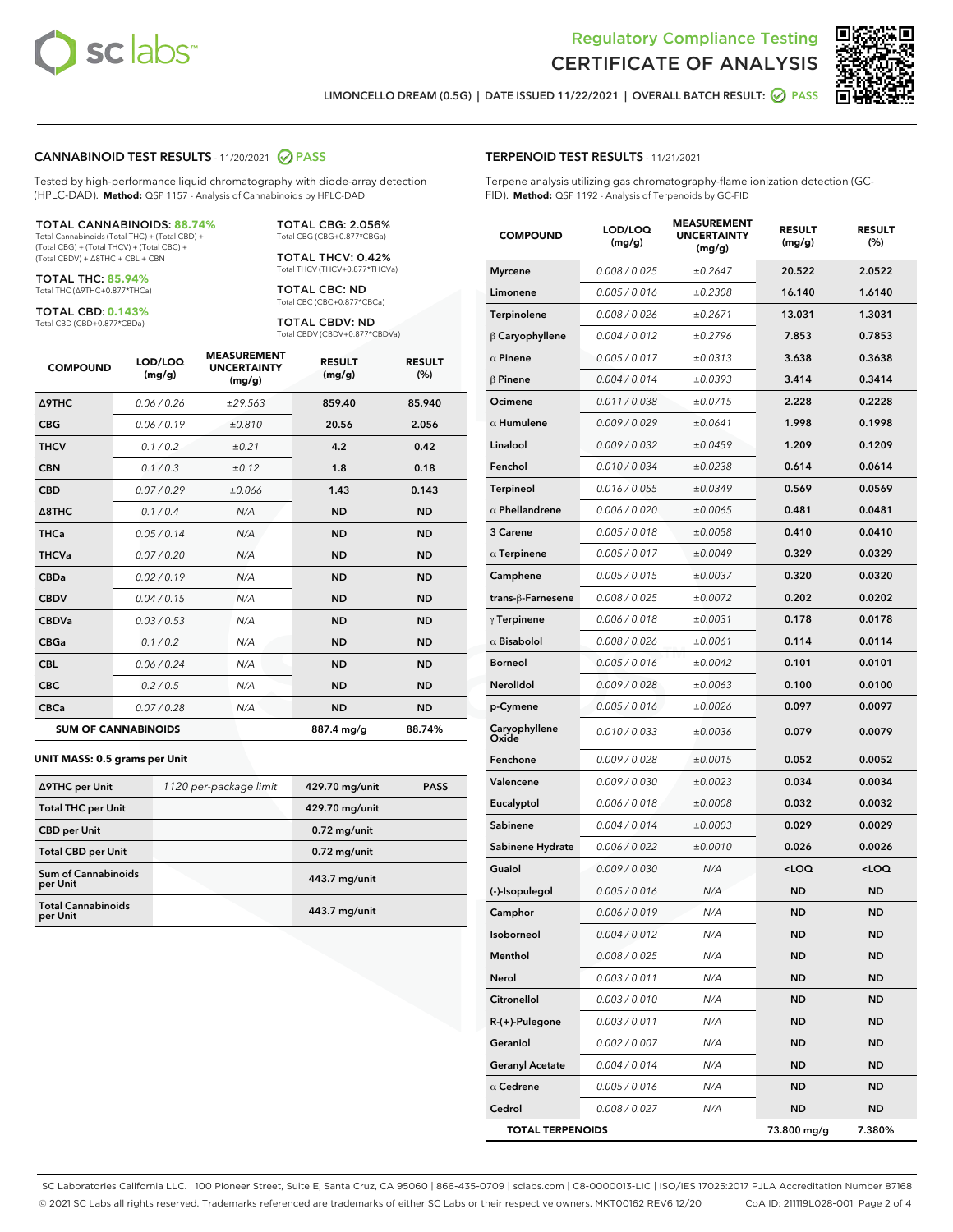



LIMONCELLO DREAM (0.5G) | DATE ISSUED 11/22/2021 | OVERALL BATCH RESULT:  $\bigotimes$  PASS

# CATEGORY 1 PESTICIDE TEST RESULTS - 11/21/2021 2 PASS

Pesticide and plant growth regulator analysis utilizing high-performance liquid chromatography-mass spectrometry (HPLC-MS) or gas chromatography-mass spectrometry (GC-MS). \*GC-MS utilized where indicated. **Method:** QSP 1212 - Analysis of Pesticides and Mycotoxins by LC-MS or QSP 1213 - Analysis of Pesticides by GC-MS

| <b>Aldicarb</b><br>0.03 / 0.08<br><b>ND</b><br>$\ge$ LOD<br>N/A<br><b>PASS</b><br>Carbofuran<br>0.02/0.05<br>$\ge$ LOD<br>N/A<br><b>ND</b><br><b>PASS</b><br>Chlordane*<br>0.03 / 0.08<br><b>ND</b><br>$>$ LOD<br>N/A<br><b>PASS</b><br>0.03/0.10<br><b>ND</b><br><b>PASS</b><br>Chlorfenapyr*<br>$\ge$ LOD<br>N/A<br>0.02 / 0.06<br>N/A<br><b>ND</b><br><b>PASS</b><br>Chlorpyrifos<br>$\ge$ LOD<br>0.02 / 0.07<br>N/A<br><b>ND</b><br><b>PASS</b><br>Coumaphos<br>$>$ LOD<br>Daminozide<br>0.02 / 0.07<br>$\ge$ LOD<br>N/A<br><b>ND</b><br><b>PASS</b><br><b>DDVP</b><br>0.03/0.09<br>$\ge$ LOD<br>N/A<br><b>ND</b><br><b>PASS</b><br>(Dichlorvos)<br>Dimethoate<br><b>ND</b><br><b>PASS</b><br>0.03 / 0.08<br>$>$ LOD<br>N/A<br>0.03/0.10<br>Ethoprop(hos)<br>$\ge$ LOD<br>N/A<br><b>ND</b><br><b>PASS</b><br>0.02 / 0.06<br>$\ge$ LOD<br>N/A<br><b>ND</b><br><b>PASS</b><br>Etofenprox<br>Fenoxycarb<br>0.03 / 0.08<br>$>$ LOD<br>N/A<br><b>ND</b><br><b>PASS</b><br>0.03 / 0.08<br><b>ND</b><br><b>PASS</b><br>Fipronil<br>$\ge$ LOD<br>N/A<br>Imazalil<br>0.02 / 0.06<br>$>$ LOD<br>N/A<br><b>ND</b><br><b>PASS</b><br>0.02 / 0.07<br>Methiocarb<br>N/A<br><b>ND</b><br>$>$ LOD<br><b>PASS</b><br>Methyl<br>0.03/0.10<br>$\ge$ LOD<br>N/A<br><b>ND</b><br><b>PASS</b><br>parathion<br>0.03/0.09<br>$\ge$ LOD<br>N/A<br><b>ND</b><br><b>PASS</b><br><b>Mevinphos</b><br>Paclobutrazol<br>0.02 / 0.05<br>$\ge$ LOD<br>N/A<br><b>ND</b><br><b>PASS</b><br>0.03/0.09<br>N/A<br>$\ge$ LOD<br><b>ND</b><br><b>PASS</b><br>Propoxur<br>0.03 / 0.08<br><b>ND</b><br><b>PASS</b><br>Spiroxamine<br>$\ge$ LOD<br>N/A<br><b>PASS</b><br>Thiacloprid<br>0.03/0.10<br>$\ge$ LOD<br>N/A<br><b>ND</b> | <b>COMPOUND</b> | LOD/LOQ<br>$(\mu g/g)$ | <b>ACTION</b><br>LIMIT<br>$(\mu g/g)$ | <b>MEASUREMENT</b><br><b>UNCERTAINTY</b><br>$(\mu g/g)$ | <b>RESULT</b><br>$(\mu g/g)$ | <b>RESULT</b> |
|----------------------------------------------------------------------------------------------------------------------------------------------------------------------------------------------------------------------------------------------------------------------------------------------------------------------------------------------------------------------------------------------------------------------------------------------------------------------------------------------------------------------------------------------------------------------------------------------------------------------------------------------------------------------------------------------------------------------------------------------------------------------------------------------------------------------------------------------------------------------------------------------------------------------------------------------------------------------------------------------------------------------------------------------------------------------------------------------------------------------------------------------------------------------------------------------------------------------------------------------------------------------------------------------------------------------------------------------------------------------------------------------------------------------------------------------------------------------------------------------------------------------------------------------------------------------------------------------------------------------------------------------------------------------------------------------|-----------------|------------------------|---------------------------------------|---------------------------------------------------------|------------------------------|---------------|
|                                                                                                                                                                                                                                                                                                                                                                                                                                                                                                                                                                                                                                                                                                                                                                                                                                                                                                                                                                                                                                                                                                                                                                                                                                                                                                                                                                                                                                                                                                                                                                                                                                                                                              |                 |                        |                                       |                                                         |                              |               |
|                                                                                                                                                                                                                                                                                                                                                                                                                                                                                                                                                                                                                                                                                                                                                                                                                                                                                                                                                                                                                                                                                                                                                                                                                                                                                                                                                                                                                                                                                                                                                                                                                                                                                              |                 |                        |                                       |                                                         |                              |               |
|                                                                                                                                                                                                                                                                                                                                                                                                                                                                                                                                                                                                                                                                                                                                                                                                                                                                                                                                                                                                                                                                                                                                                                                                                                                                                                                                                                                                                                                                                                                                                                                                                                                                                              |                 |                        |                                       |                                                         |                              |               |
|                                                                                                                                                                                                                                                                                                                                                                                                                                                                                                                                                                                                                                                                                                                                                                                                                                                                                                                                                                                                                                                                                                                                                                                                                                                                                                                                                                                                                                                                                                                                                                                                                                                                                              |                 |                        |                                       |                                                         |                              |               |
|                                                                                                                                                                                                                                                                                                                                                                                                                                                                                                                                                                                                                                                                                                                                                                                                                                                                                                                                                                                                                                                                                                                                                                                                                                                                                                                                                                                                                                                                                                                                                                                                                                                                                              |                 |                        |                                       |                                                         |                              |               |
|                                                                                                                                                                                                                                                                                                                                                                                                                                                                                                                                                                                                                                                                                                                                                                                                                                                                                                                                                                                                                                                                                                                                                                                                                                                                                                                                                                                                                                                                                                                                                                                                                                                                                              |                 |                        |                                       |                                                         |                              |               |
|                                                                                                                                                                                                                                                                                                                                                                                                                                                                                                                                                                                                                                                                                                                                                                                                                                                                                                                                                                                                                                                                                                                                                                                                                                                                                                                                                                                                                                                                                                                                                                                                                                                                                              |                 |                        |                                       |                                                         |                              |               |
|                                                                                                                                                                                                                                                                                                                                                                                                                                                                                                                                                                                                                                                                                                                                                                                                                                                                                                                                                                                                                                                                                                                                                                                                                                                                                                                                                                                                                                                                                                                                                                                                                                                                                              |                 |                        |                                       |                                                         |                              |               |
|                                                                                                                                                                                                                                                                                                                                                                                                                                                                                                                                                                                                                                                                                                                                                                                                                                                                                                                                                                                                                                                                                                                                                                                                                                                                                                                                                                                                                                                                                                                                                                                                                                                                                              |                 |                        |                                       |                                                         |                              |               |
|                                                                                                                                                                                                                                                                                                                                                                                                                                                                                                                                                                                                                                                                                                                                                                                                                                                                                                                                                                                                                                                                                                                                                                                                                                                                                                                                                                                                                                                                                                                                                                                                                                                                                              |                 |                        |                                       |                                                         |                              |               |
|                                                                                                                                                                                                                                                                                                                                                                                                                                                                                                                                                                                                                                                                                                                                                                                                                                                                                                                                                                                                                                                                                                                                                                                                                                                                                                                                                                                                                                                                                                                                                                                                                                                                                              |                 |                        |                                       |                                                         |                              |               |
|                                                                                                                                                                                                                                                                                                                                                                                                                                                                                                                                                                                                                                                                                                                                                                                                                                                                                                                                                                                                                                                                                                                                                                                                                                                                                                                                                                                                                                                                                                                                                                                                                                                                                              |                 |                        |                                       |                                                         |                              |               |
|                                                                                                                                                                                                                                                                                                                                                                                                                                                                                                                                                                                                                                                                                                                                                                                                                                                                                                                                                                                                                                                                                                                                                                                                                                                                                                                                                                                                                                                                                                                                                                                                                                                                                              |                 |                        |                                       |                                                         |                              |               |
|                                                                                                                                                                                                                                                                                                                                                                                                                                                                                                                                                                                                                                                                                                                                                                                                                                                                                                                                                                                                                                                                                                                                                                                                                                                                                                                                                                                                                                                                                                                                                                                                                                                                                              |                 |                        |                                       |                                                         |                              |               |
|                                                                                                                                                                                                                                                                                                                                                                                                                                                                                                                                                                                                                                                                                                                                                                                                                                                                                                                                                                                                                                                                                                                                                                                                                                                                                                                                                                                                                                                                                                                                                                                                                                                                                              |                 |                        |                                       |                                                         |                              |               |
|                                                                                                                                                                                                                                                                                                                                                                                                                                                                                                                                                                                                                                                                                                                                                                                                                                                                                                                                                                                                                                                                                                                                                                                                                                                                                                                                                                                                                                                                                                                                                                                                                                                                                              |                 |                        |                                       |                                                         |                              |               |
|                                                                                                                                                                                                                                                                                                                                                                                                                                                                                                                                                                                                                                                                                                                                                                                                                                                                                                                                                                                                                                                                                                                                                                                                                                                                                                                                                                                                                                                                                                                                                                                                                                                                                              |                 |                        |                                       |                                                         |                              |               |
|                                                                                                                                                                                                                                                                                                                                                                                                                                                                                                                                                                                                                                                                                                                                                                                                                                                                                                                                                                                                                                                                                                                                                                                                                                                                                                                                                                                                                                                                                                                                                                                                                                                                                              |                 |                        |                                       |                                                         |                              |               |
|                                                                                                                                                                                                                                                                                                                                                                                                                                                                                                                                                                                                                                                                                                                                                                                                                                                                                                                                                                                                                                                                                                                                                                                                                                                                                                                                                                                                                                                                                                                                                                                                                                                                                              |                 |                        |                                       |                                                         |                              |               |
|                                                                                                                                                                                                                                                                                                                                                                                                                                                                                                                                                                                                                                                                                                                                                                                                                                                                                                                                                                                                                                                                                                                                                                                                                                                                                                                                                                                                                                                                                                                                                                                                                                                                                              |                 |                        |                                       |                                                         |                              |               |
|                                                                                                                                                                                                                                                                                                                                                                                                                                                                                                                                                                                                                                                                                                                                                                                                                                                                                                                                                                                                                                                                                                                                                                                                                                                                                                                                                                                                                                                                                                                                                                                                                                                                                              |                 |                        |                                       |                                                         |                              |               |

#### CATEGORY 2 PESTICIDE TEST RESULTS - 11/21/2021 @ PASS

| <b>COMPOUND</b>          | LOD/LOO<br>$(\mu g/g)$ | <b>ACTION</b><br>LIMIT<br>$(\mu g/g)$ | <b>MEASUREMENT</b><br><b>UNCERTAINTY</b><br>$(\mu g/g)$ | <b>RESULT</b><br>$(\mu g/g)$ | <b>RESULT</b> |  |
|--------------------------|------------------------|---------------------------------------|---------------------------------------------------------|------------------------------|---------------|--|
| Abamectin                | 0.03/0.10              | 0.1                                   | N/A                                                     | <b>ND</b>                    | <b>PASS</b>   |  |
| Acephate                 | 0.02/0.07              | 0.1                                   | N/A                                                     | <b>ND</b>                    | <b>PASS</b>   |  |
| Acequinocyl              | 0.02/0.07              | 0.1                                   | N/A                                                     | <b>ND</b>                    | <b>PASS</b>   |  |
| Acetamiprid              | 0.02 / 0.05            | 0.1                                   | N/A                                                     | <b>ND</b>                    | <b>PASS</b>   |  |
| Azoxystrobin             | 0.02/0.07              | 0.1                                   | N/A                                                     | <b>ND</b>                    | <b>PASS</b>   |  |
| <b>Bifenazate</b>        | 0.01 / 0.04            | 0.1                                   | N/A                                                     | <b>ND</b>                    | <b>PASS</b>   |  |
| <b>Bifenthrin</b>        | 0.02 / 0.05            | 3                                     | N/A                                                     | <b>ND</b>                    | <b>PASS</b>   |  |
| <b>Boscalid</b>          | 0.03/0.09              | 0.1                                   | N/A                                                     | <b>ND</b>                    | <b>PASS</b>   |  |
| Captan                   | 0.19/0.57              | 0.7                                   | N/A                                                     | <b>ND</b>                    | <b>PASS</b>   |  |
| Carbaryl                 | 0.02/0.06              | 0.5                                   | N/A                                                     | <b>ND</b>                    | <b>PASS</b>   |  |
| Chlorantranilip-<br>role | 0.04/0.12              | 10                                    | N/A                                                     | <b>ND</b>                    | <b>PASS</b>   |  |
| Clofentezine             | 0.03/0.09              | 0.1                                   | N/A                                                     | <b>ND</b>                    | <b>PASS</b>   |  |

# CATEGORY 2 PESTICIDE TEST RESULTS - 11/21/2021 continued

| <b>COMPOUND</b>               | LOD/LOQ<br>(µg/g) | <b>ACTION</b><br><b>LIMIT</b><br>$(\mu g/g)$ | <b>MEASUREMENT</b><br><b>UNCERTAINTY</b><br>(µg/g) | <b>RESULT</b><br>$(\mu g/g)$ | <b>RESULT</b> |
|-------------------------------|-------------------|----------------------------------------------|----------------------------------------------------|------------------------------|---------------|
| Cyfluthrin                    | 0.12 / 0.38       | $\overline{c}$                               | N/A                                                | <b>ND</b>                    | <b>PASS</b>   |
| Cypermethrin                  | 0.11 / 0.32       | 1                                            | N/A                                                | <b>ND</b>                    | <b>PASS</b>   |
| <b>Diazinon</b>               | 0.02 / 0.05       | 0.1                                          | N/A                                                | <b>ND</b>                    | <b>PASS</b>   |
| Dimethomorph                  | 0.03 / 0.09       | 2                                            | N/A                                                | <b>ND</b>                    | <b>PASS</b>   |
| Etoxazole                     | 0.02 / 0.06       | 0.1                                          | N/A                                                | <b>ND</b>                    | <b>PASS</b>   |
| Fenhexamid                    | 0.03 / 0.09       | 0.1                                          | N/A                                                | <b>ND</b>                    | <b>PASS</b>   |
| Fenpyroximate                 | 0.02 / 0.06       | 0.1                                          | N/A                                                | <b>ND</b>                    | <b>PASS</b>   |
| Flonicamid                    | 0.03 / 0.10       | 0.1                                          | N/A                                                | <b>ND</b>                    | <b>PASS</b>   |
| Fludioxonil                   | 0.03 / 0.10       | 0.1                                          | N/A                                                | <b>ND</b>                    | <b>PASS</b>   |
| Hexythiazox                   | 0.02 / 0.07       | 0.1                                          | N/A                                                | <b>ND</b>                    | <b>PASS</b>   |
| Imidacloprid                  | 0.04 / 0.11       | 5                                            | N/A                                                | <b>ND</b>                    | <b>PASS</b>   |
| Kresoxim-methyl               | 0.02 / 0.07       | 0.1                                          | N/A                                                | <b>ND</b>                    | <b>PASS</b>   |
| Malathion                     | 0.03 / 0.09       | 0.5                                          | N/A                                                | <b>ND</b>                    | <b>PASS</b>   |
| Metalaxyl                     | 0.02 / 0.07       | $\overline{c}$                               | N/A                                                | <b>ND</b>                    | <b>PASS</b>   |
| Methomyl                      | 0.03 / 0.10       | $\mathcal{I}$                                | N/A                                                | <b>ND</b>                    | <b>PASS</b>   |
| Myclobutanil                  | 0.03 / 0.09       | 0.1                                          | N/A                                                | <b>ND</b>                    | <b>PASS</b>   |
| Naled                         | 0.02 / 0.07       | 0.1                                          | N/A                                                | <b>ND</b>                    | <b>PASS</b>   |
| Oxamyl                        | 0.04 / 0.11       | 0.5                                          | N/A                                                | ND                           | <b>PASS</b>   |
| Pentachloronitro-<br>benzene* | 0.03 / 0.09       | 0.1                                          | N/A                                                | <b>ND</b>                    | <b>PASS</b>   |
| Permethrin                    | 0.04 / 0.12       | 0.5                                          | N/A                                                | <b>ND</b>                    | <b>PASS</b>   |
| Phosmet                       | 0.03 / 0.10       | 0.1                                          | N/A                                                | <b>ND</b>                    | <b>PASS</b>   |
| Piperonylbu-<br>toxide        | 0.02 / 0.07       | 3                                            | N/A                                                | <b>ND</b>                    | <b>PASS</b>   |
| Prallethrin                   | 0.03 / 0.08       | 0.1                                          | N/A                                                | <b>ND</b>                    | <b>PASS</b>   |
| Propiconazole                 | 0.02 / 0.07       | 0.1                                          | N/A                                                | <b>ND</b>                    | <b>PASS</b>   |
| Pyrethrins                    | 0.04 / 0.12       | 0.5                                          | N/A                                                | <b>ND</b>                    | <b>PASS</b>   |
| Pyridaben                     | 0.02 / 0.07       | 0.1                                          | N/A                                                | <b>ND</b>                    | <b>PASS</b>   |
| Spinetoram                    | 0.02 / 0.07       | 0.1                                          | N/A                                                | <b>ND</b>                    | <b>PASS</b>   |
| Spinosad                      | 0.02 / 0.07       | 0.1                                          | N/A                                                | <b>ND</b>                    | <b>PASS</b>   |
| Spiromesifen                  | 0.02 / 0.05       | 0.1                                          | N/A                                                | <b>ND</b>                    | <b>PASS</b>   |
| Spirotetramat                 | 0.02 / 0.06       | 0.1                                          | N/A                                                | <b>ND</b>                    | <b>PASS</b>   |
| Tebuconazole                  | 0.02 / 0.07       | 0.1                                          | N/A                                                | <b>ND</b>                    | <b>PASS</b>   |
| Thiamethoxam                  | 0.03 / 0.10       | 5                                            | N/A                                                | <b>ND</b>                    | <b>PASS</b>   |
| Trifloxystrobin               | 0.03 / 0.08       | 0.1                                          | N/A                                                | <b>ND</b>                    | <b>PASS</b>   |

SC Laboratories California LLC. | 100 Pioneer Street, Suite E, Santa Cruz, CA 95060 | 866-435-0709 | sclabs.com | C8-0000013-LIC | ISO/IES 17025:2017 PJLA Accreditation Number 87168 © 2021 SC Labs all rights reserved. Trademarks referenced are trademarks of either SC Labs or their respective owners. MKT00162 REV6 12/20 CoA ID: 211119L028-001 Page 3 of 4